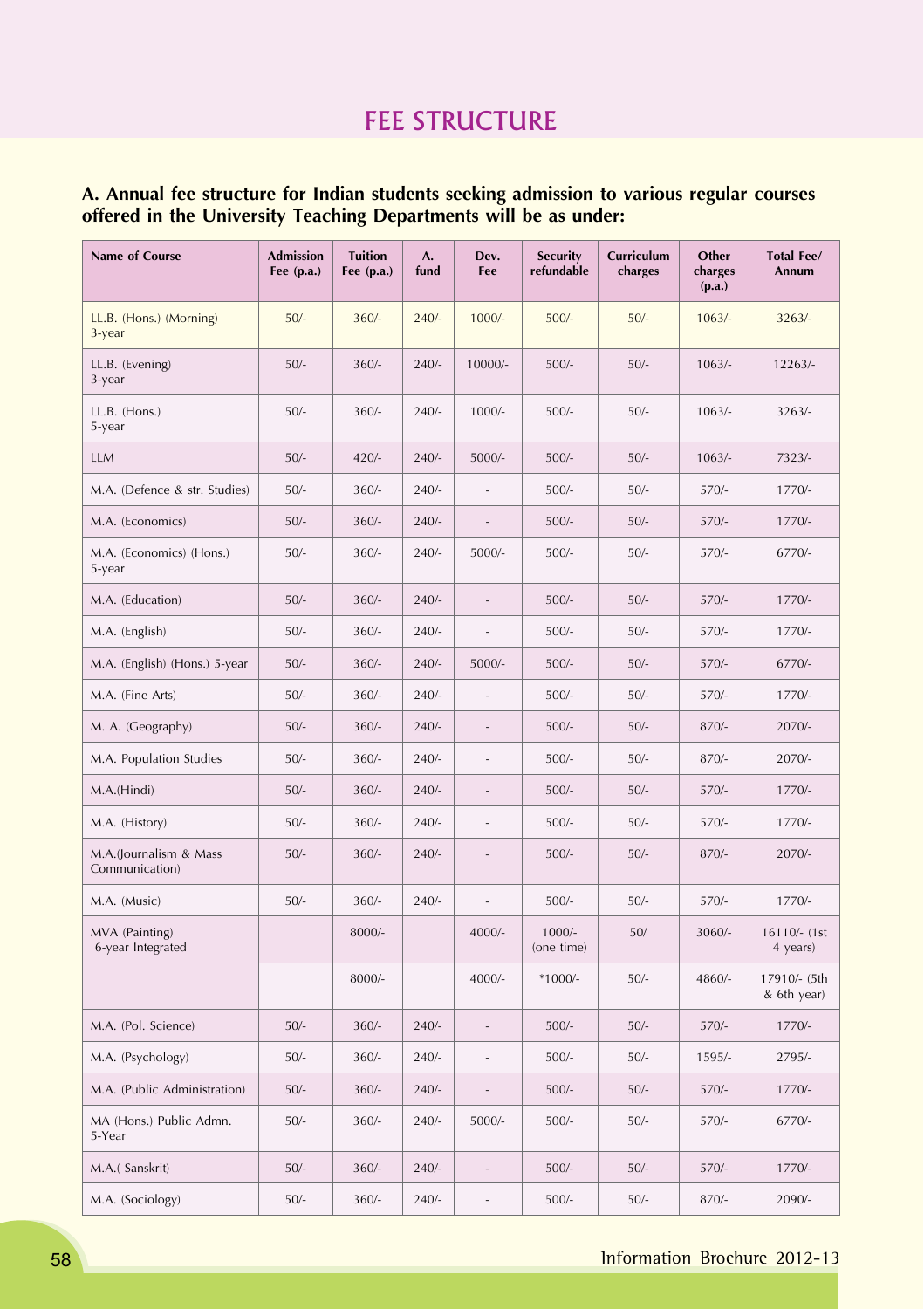| Name of Course                         | <b>Admission</b><br>Fee $(p.a.)$ | <b>Tuition</b><br>Fee $(p.a.)$ | A.<br>fund | Dev.<br>Fee          | <b>Security</b><br>refundable | Curriculum<br>charges | Other<br>charges<br>(p.a.) | Total Fee/<br>Annum |
|----------------------------------------|----------------------------------|--------------------------------|------------|----------------------|-------------------------------|-----------------------|----------------------------|---------------------|
| M. Lib. & I. Sc.                       | $50/-$                           | $360/-$                        | $240/-$    | $5000/-$<br>Per Sem. | $500/-$                       | $50/-$                | $660/-$                    | 11860/-             |
| MBA (Gen.) 2-year                      | $50/-$                           | $480/-$                        | $240/-$    | 32000/-              | $500/-$                       | $50/-$                | $3135/-$                   | $36455/-$           |
| MBA 5-year                             | $50/-$                           | $480/-$                        | $240/-$    | 35000/-              | $500/-$                       | $50/-$                | $1110/-$                   | 37430/-             |
| <b>MCA</b>                             | $50/-$                           | $480/-$                        | $240/-$    | 20000/               | $500/-$                       | $50/-$                | $4045/-$                   | 25365/-             |
| M. Tech.(Computer Science)             | $50/-$                           | 56000/-                        | $240/-$    | 14000/-              | $500/-$                       | $50/-$                | $1625/-$                   | 72465/-             |
| M. Com.                                | $50/-$                           | $420/-$                        | $240/-$    |                      | $500/-$                       | $50/-$                | $570/-$                    | $1830/-$            |
| M.Com. (Hons.)<br>5-year               | $50/-$                           | $420/-$                        | $240/-$    | $5000/-$             | $500/-$                       | $50/-$                | $570/-$                    | 6830/-              |
| M. Ed.                                 | $50/-$                           | $360/-$                        | $240/-$    | $5000/-$             | $500/-$                       | $50/-$                | $660/-$                    | 6860/-              |
| M. P.Ed.                               | $50/-$                           | $360/-$                        | $240/-$    | $1300/-$             | $500/-$                       | $50/-$                | $660/-$                    | $3160/-$            |
| M.Sc. (Agricultural<br>Biotechnology)  | $50/-$                           | $480/-$                        | $240/-$    | 8000/-               | $500/-$                       | $50/-$                | $633/-$                    | 9953/-              |
| M.Sc. (Biochemistry)                   | $50/-$                           | $480/-$                        | $240/-$    | $-do-$               | $500/-$                       | $50/-$                | $633/-$                    | 9953/-              |
| M.Sc. (Bioinformatics)                 | $50/-$                           | $480/-$                        | $240/-$    | $-do-$               | $500/-$                       | $50/-$                | $633/-$                    | 9953/-              |
| M.Sc. (Biotechnology)                  | $50/-$                           | $480/-$                        | $240/-$    | $-do-$               | $500/-$                       | $50/-$                | $633/-$                    | 9953/-              |
| M.Sc. (Botany)                         | $50/-$                           | $480/-$                        | $240/-$    | 8000/-               | $500/-$                       | $50/-$                | $633/-$                    | 9953/-              |
| M.Sc. (Chemistry)                      | $50/-$                           | $480/-$                        | $240/-$    | $2000/-$             | $500/-$                       | $50/-$                | $633/-$                    | 3953/               |
| M.Sc. (Environmental<br>Sciences)      | $50/-$                           | $480/-$                        | $240/-$    | 8000/-               | $500/-$                       | $50/-$                | $633/-$                    | 9953/-              |
| M.Sc. (Environmental<br>Biotechnology) | $50/-$                           | $480/-$                        | $240/-$    | 8000/-               | $500/-$                       | $50/-$                | $633/-$                    | 9953/-              |
| M.Sc. Microbial Bio-<br>technology)    | $50/-$                           | $480/-$                        | $240/-$    | -do-                 | $500/-$                       | $50/-$                | $633/-$                    | 9953/-              |
| M.Sc. (Food Technology)                | $50/-$                           | $480/-$                        | $240/-$    | -do-                 | $500/-$                       | $50/-$                | $633/-$                    | 9953/-              |
| M.Sc. (Forensic Science)               | $50/-$                           | $480/-$                        | $240/-$    | -do-                 | $500/-$                       | $50/-$                | $633/-$                    | 9953/-              |
| M.Sc. (Genomics)                       | $50/-$                           | $480/-$                        | $240/-$    | $-do-$               | $500/-$                       | $50/-$                | $633/-$                    | 9953/-              |
| M. Sc. (Genetics)                      | $50/-$                           | $480/-$                        | $240/-$    | $8000/-$             | $500/-$                       | $50/-$                | $633/-$                    | 9953/-              |
| M.Sc. (Maths)                          | $50/-$                           | $420/-$                        | $240/-$    | $2000/-$             | $500/-$                       | $50/-$                | $570/-$                    | 3830/-              |
| M.Sc. (Maths) (Hons.) 5-year           | $50/-$                           | $420/-$                        | $240/-$    | $5000/-$             | $500/-$                       | $50/-$                | $570/-$                    | 6830/-              |
| M.Sc. (Medical<br>Biotechnology)       | $50/-$                           | $480/-$                        | $240/-$    | 8000/-               | $500/-$                       | $50/-$                | $633/-$                    | 9953/-              |
| M.Sc. (Clinical Biochemistry)          | $50/-$                           | $480/-$                        | $240/-$    | -do-                 | $500/-$                       | $50/-$                | $633/-$                    | 9953/-              |
| M.Sc. (Microbiology)                   | $50/-$                           | $480/-$                        | $240/-$    | $-do-$               | $500/-$                       | $50/-$                | $633/-$                    | 9953/-              |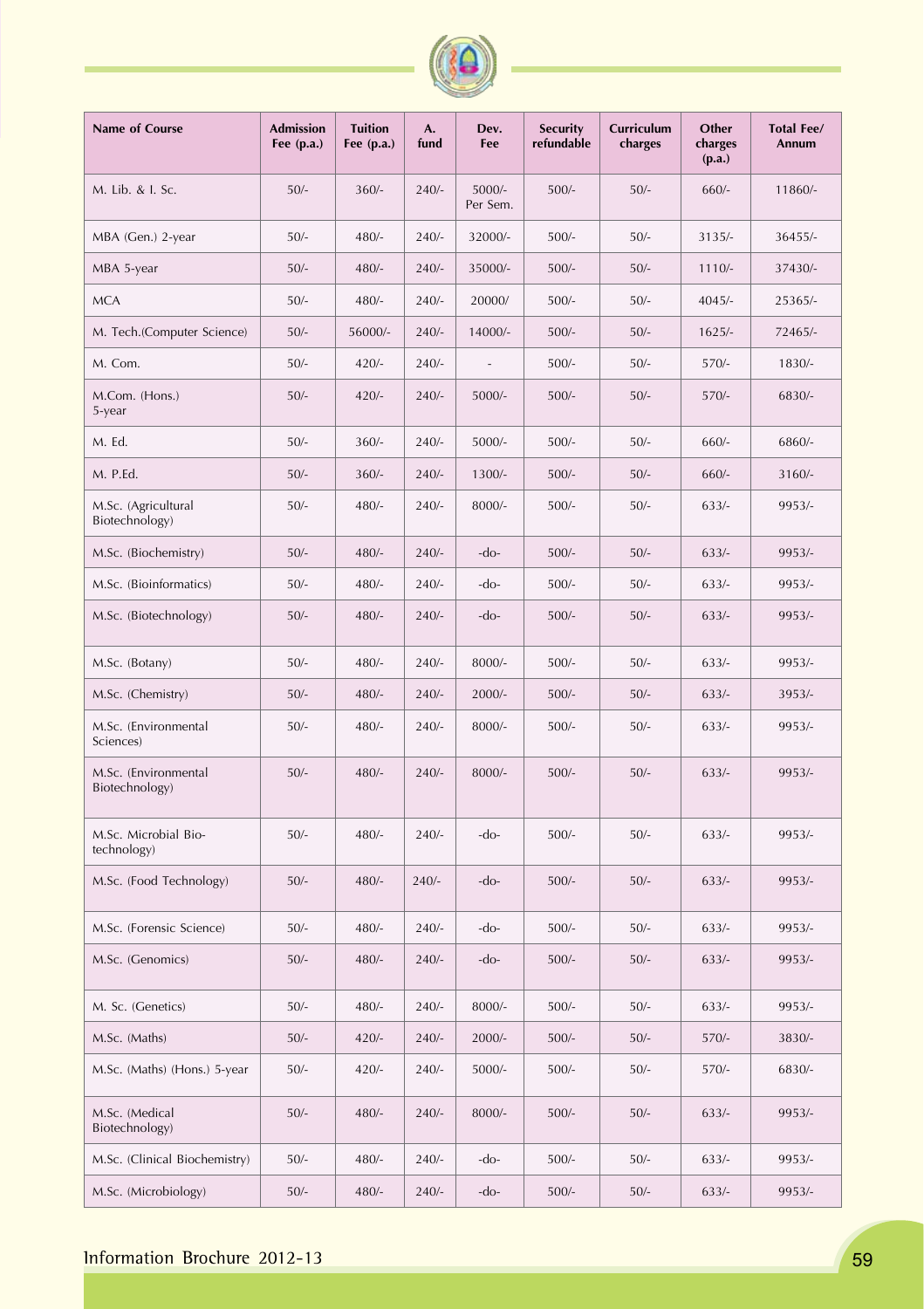| Name of Course                                                                                                    | <b>Admission</b><br>Fee $(p.a.)$ | <b>Tuition</b><br>Fee $(p.a.)$ | A.<br>fund | Dev.<br>Fee | <b>Security</b><br>refundable | Curriculum<br>charges | Other<br>charges<br>(p.a.) | <b>Total Fee/</b><br>Annum |
|-------------------------------------------------------------------------------------------------------------------|----------------------------------|--------------------------------|------------|-------------|-------------------------------|-----------------------|----------------------------|----------------------------|
| M.Sc. (Physics)                                                                                                   | $50/-$                           | $480/-$                        | $240/-$    | $2000/-$    | $500/-$                       | $50/-$                | $633/-$                    | $3953/-$                   |
| M.A. (Statistics)                                                                                                 | $50/-$                           | $420/-$                        | $240/-$    |             | $500/-$                       | $50/-$                | $570/-$                    | $1830/-$                   |
| M.Sc. (Zoology)                                                                                                   | $50/-$                           | $480/-$                        | $240/-$    | 8000/-      | $500/-$                       | $50/-$                | $633/-$                    | 9953/-                     |
| M.Sc. (Geo-Informatics)                                                                                           | $50/-$                           | $360/-$                        | $240/-$    |             | $500/-$                       | $50/-$                | $870/-$                    | $2070/-$                   |
| M.Phil (Commerce)                                                                                                 | $50/-$                           | $420/-$                        | $240/-$    |             | $500/-$                       | $50/-$                | $870/-$                    | $2130/-$                   |
| M. Phil (Defence & Strategic<br>Studies)                                                                          | $50/-$                           | $420/-$                        | $240/-$    |             | $500/-$                       | $50/-$                | $870/-$                    | $2130/-$                   |
| M.Phil (Economics)                                                                                                | $50/-$                           | $420/-$                        | $240/-$    |             | $500/-$                       | $50/-$                | $870/-$                    | $2130/-$                   |
| M. Phil. (Education)                                                                                              | $50/-$                           | $420/-$                        | $240/-$    |             | $500/-$                       | $50/-$                | $870/-$                    | $2130/-$                   |
| M.Phil (English)                                                                                                  | $50/-$                           | $420/-$                        | $240/-$    |             | $500/-$                       | $50/-$                | $870/-$                    | $2130/-$                   |
| M. Phil (Geography)                                                                                               | $50/-$                           | $420/-$                        | $240/-$    |             | $500/-$                       | $50/-$                | $870/-$                    | $2130/-$                   |
| M.Phil (Hindi)                                                                                                    | $50/-$                           | $420/-$                        | $240/-$    |             | $500/-$                       | $50/-$                | $870/-$                    | $2130/-$                   |
| M. Phil (History)                                                                                                 | $50/-$                           | $420/-$                        | $240/-$    |             | $500/-$                       | $50/-$                | $870/-$                    | $2130/-$                   |
| M.Phil (Mass<br>Communication)                                                                                    | $50/-$                           | $420/-$                        | $240/-$    |             | $500/-$                       | $50/-$                | $870/-$                    | $2130/-$                   |
| M. Phil (Maths)                                                                                                   | $50/-$                           | $420/-$                        | $240/-$    |             | $500/-$                       | $50/-$                | $870/-$                    | $2130/-$                   |
| M.Phil (Music-Instrumental)                                                                                       | $50/-$                           | $420/-$                        | $240/-$    |             | $500/-$                       | $50/-$                | $870/-$                    | $2130/-$                   |
| M.Phil (Music-Vocal)                                                                                              | $50/-$                           | $420/-$                        | $240/-$    |             | $500/-$                       | $50/-$                | $870/-$                    | $2130/-$                   |
| M. Phil (Political Science)                                                                                       | $50/-$                           | $420/-$                        | $240/-$    | $\bar{ }$   | $500/-$                       | $50/-$                | $870/-$                    | $2130/-$                   |
| M. Phil (Psychology)                                                                                              | $50/-$                           | $420/-$                        | $240/-$    |             | $500/-$                       | $50/-$                | $870/-$                    | $2130/-$                   |
| M.Phil (Public<br>Administration)                                                                                 | $50/-$                           | $420/-$                        | $240/-$    |             | $500/-$                       | $50/-$                | 870/-                      | $2130/-$                   |
| M.Phil (Sanskrit)                                                                                                 | $50/-$                           | $420/-$                        | $240/-$    |             | $500/-$                       | $50/-$                | $870/-$                    | $2130/-$                   |
| M.Phil (Sociology)                                                                                                | $50/-$                           | $420/-$                        | $240/-$    |             | $500/-$                       | $50/-$                | $870/-$                    | $2130/-$                   |
| M. Phil (Statistics)                                                                                              | $50/-$                           | $420/-$                        | $240/-$    |             | $500/-$                       | $50/-$                | $870/-$                    | $2130/-$                   |
| B. Pharma.                                                                                                        | $50/-$                           | $480/-$                        | $240/-$    | 15000/-     | $500/-$                       | $50/-$                | $6750/-$                   | 23070/-                    |
| M. Pharm. (Industrial<br>Pharmacy, Pharmaceutics,<br>Pharmaceutical Chemistry,<br>Pharmacognosy,<br>Pharmacology) | $50/-$                           | $480/-$                        | $240/-$    | 22500/-     | $500/-$                       | $50/-$                | $6750/-$                   | 30570/- each<br>course     |
| P.G. Dip. In Translation<br>(Hindi-English)                                                                       | $50/-$                           | $360/-$                        | $240/-$    |             | $500/-$                       | $50/-$                | $570/-$                    | $1770/-$                   |
| P.G. Diploma in Guidance<br>and Counseling                                                                        | $50/-$                           | $360/-$                        | $240/-$    |             | $500/-$                       | $50/-$                | $570/-$                    | 1770/-                     |
| P.G. Diploma in Psychology<br>in Organizations                                                                    | $50/-$                           | $360/-$                        | $240/-$    |             | $500/-$                       | $50/-$                | $570/-$                    | $1770/-$                   |

\*A candidate who seeks admission direct to MVA shall have to deposit Rs.1000/- as security.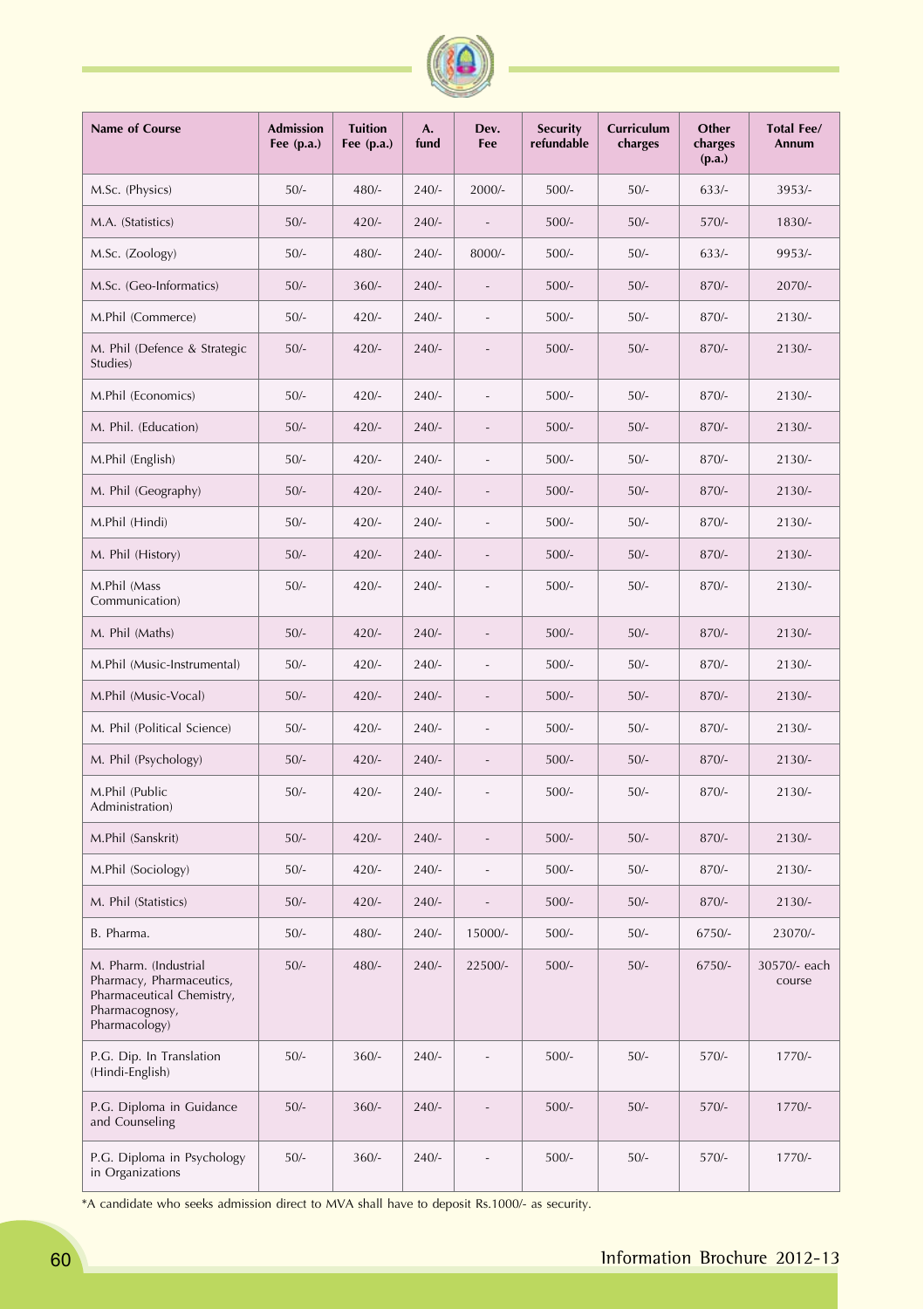

# **B. Annual fee structure for Indian students seeking admission to various regular courses under Self-Financing Scheme offered in the University Teaching Deprtments will be as under:**

| <b>Name of the Course</b>                                             | Admn.<br>Fee | <b>Tuition</b><br>Fee | A.<br><b>Fund</b> | Dev.<br><b>Fund</b> | <b>Security</b><br>refund. | Curri-<br>culum<br>charges | <b>Other</b><br>charges            | <b>Total</b><br>Fee/<br><b>Annum</b> |
|-----------------------------------------------------------------------|--------------|-----------------------|-------------------|---------------------|----------------------------|----------------------------|------------------------------------|--------------------------------------|
| Diploma in French                                                     | $50/-$       | $5000/-$              | $240/-$           | $1800/-$            | $500/-$                    | $50/-$                     | $570/-$                            | $8210/-$                             |
| Certificate in French/Spanish/<br>Urdu                                | $50/-$       | $4000/-$              | $240/-$           | $1500/-$            | $500/-$                    | $50/-$                     | $570/-$                            | $6910/-$                             |
| M.Sc. (Maths with Computer<br>Science)                                | $50/-$       | 18000/-               | $240/-$           | $6000/-$            | $500/-$                    | $50/-$                     | 5595/-<br>$(5000/-$<br>Comp. Lab.) | $30435/-$                            |
| Master in Retail Management                                           | $50/-$       | 24000/-               | $240/-$           | $6000/-$            | $500/-$                    | $50/-$                     | $4435/-$                           | 35275/-                              |
| M. Phil (Physical Education)                                          | $50/-$       | 10000/-               | $240/-$           | $3000/-$            | $500/-$                    | $50/-$                     | $870/-$                            | 14710/-                              |
| B.P.Ed.                                                               | $50/-$       | 20000/-               | $240/-$           | $5000/-$            | $500/-$                    | $50/-$                     | $670/-$                            | $26510/-$                            |
| MBA (Hons.) 2-year                                                    | $50/-$       | 36000/-               | $240/-$           | $9000/-$            | $500/-$                    | $50/-$                     | $3135/-$                           | 48975/-                              |
| <b>MBA (Business Economics)</b>                                       | $50/-$       | $480/-$               | $240/-$           | 32000/-             | $500/-$                    | $50/-$                     | $3135/-$                           | $36455/-$                            |
| Master of Hotel Management                                            | $50/-$       | 32000/-               | $240/-$           | 8000/-              | $500/-$                    | $50/-$                     | $1060/-$                           | 41900/-                              |
| Master of Tourism<br>Management                                       | $50/-$       | 32000/-               | $240/-$           | 8000/-              | $500/-$                    | $50/-$                     | $1060/-$                           | 41900/-                              |
| <b>Bachelor of Tourism</b><br>Management                              | $50/-$       | 24000/-               | $240/-$           | $6000/-$            | $500/-$                    | $50/-$                     | $1060/-$                           | 31900/-                              |
| <b>Bachelor of Hotel</b><br>Management                                | $50/-$       | 24000/-               | $240/-$           | $6000/-$            | $500/-$                    | $50/-$                     | $1060/-$                           | 31900/-                              |
| Diploma in Food & Beverage<br>Service Management                      | $50/-$       | $16000/-$             | $240/-$           | $4000/-$            | $500/-$                    | $50/-$                     | $1060/-$                           | 21900/-                              |
| Diploma in Food and<br><b>Beverage Production</b><br>Management       | $50/-$       | 16000/-               | $240/-$           | $4000/-$            | $500/-$                    | $50/-$                     | $1060/-$                           | 21900/-                              |
| Diploma In House Keeping<br><b>Operation Management</b>               | $50/-$       | 16000/-               | $240/-$           | $4000/-$            | $500/-$                    | $50/-$                     | $1060/-$                           | 21900/-                              |
| Diploma in Front Office<br><b>Operation Management</b>                | $50/-$       | 16000/-               | $240/-$           | $4000/-$            | $500/-$                    | $50/-$                     | $1060/-$                           | 21900/-                              |
| MBA (Executive) (Weekend)                                             | $50/-$       | 40000/-               | $240/-$           | 10000/-             | $500/-$                    | $50/-$                     | $3135/-$                           | 53975/-                              |
| MBA 2-Year in ULIMS,<br>Gurgaon                                       | $50/-$       | 32000/-               | $240/-$           | 10000/-             | $500/-$                    | $50/-$                     | $3135/-$                           | 45975/-                              |
| B. Tech. in M.E., E&C, CSE,<br>Biotechnology, Civil and<br>Electrical | $50/-$       | 50000/-               | $240/-$           | 10000/-             | $500/-$                    | $50/-$                     | $1625/-$                           | $62465/-$                            |
| M. Tech. in SE, EE&C, CSE,<br>ME, Biotechnology                       | $50/-$       | 56000/-               | $240/-$           | 14000/-             | $500/-$                    | $50/-$                     | $1625/-$                           | 72465/-                              |
| LL.B. 5-Year at<br>UILMS, Gurgaon                                     |              | 14000/-               | $240/-$           | 18000/-             | $1000/-$                   | $50/-$                     | $8075/-$                           | 41365/-                              |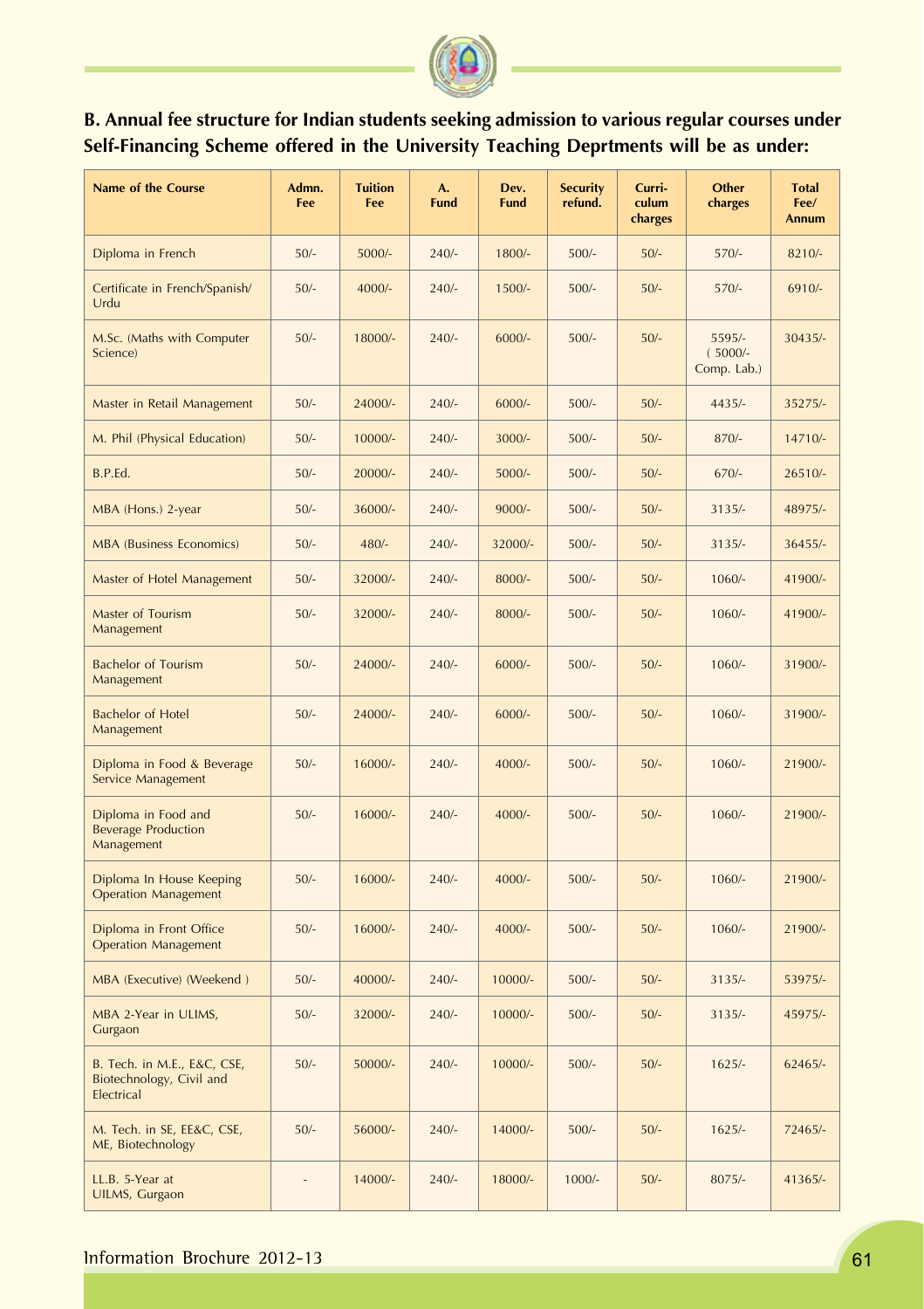

# **C. Annual fee structure for Indian students seeking admission to various regular courses offered by M.D. University at its Indira Gandhi Postgraduate Regional Centre, Meerpur, Rewari will be as under:**

| Name of the<br><b>Course</b>       | <b>Admn. Fee</b> | <b>Tuition</b><br>Fee | A.<br><b>Fund</b> | Dev.<br><b>Fund</b>      | <b>Security</b><br>refund. | Curri-<br>culum<br>charges | <b>Other</b><br>charges | <b>Total Fee/</b><br><b>Annum</b> |
|------------------------------------|------------------|-----------------------|-------------------|--------------------------|----------------------------|----------------------------|-------------------------|-----------------------------------|
| M.A. (Economics)                   | $50/-$           | $360/-$               | $240/-$           | $\overline{\phantom{a}}$ | $500/-$                    | $50/-$                     | $570/-$                 | $1770/-$                          |
| M.A. (English)                     | $50/-$           | $360/-$               | $240/-$           | $\overline{\phantom{a}}$ | $500/-$                    | $50/-$                     | $570/-$                 | $1770/-$                          |
| M.A. (History)                     | $50/-$           | $360/-$               | $240/-$           | $\sim$                   | $500/-$                    | $50/-$                     | $570/-$                 | $1770/-$                          |
| MBA (Gen.) 2-year                  | $50/-$           | $480/-$               | $240/-$           | 32000/-                  | $500/-$                    | $50/-$                     | $2435/-$                | $35755/-$                         |
| <b>MCA</b>                         | $50/-$           | $480/-$               | $240/-$           | $20000/-$                | $500/-$                    | $50/-$                     | $4045/-$                | $25365/-$                         |
| M. Com.                            | $50/-$           | $420/-$               | $240/-$           |                          | $500/-$                    | $50/-$                     | $570/-$                 | $1830/-$                          |
| M.Com. (Hons.) 5-year              | $50/-$           | $420/-$               | $240/-$           | $5000/-$                 | $500/-$                    | $50/-$                     | $570/-$                 | $6830/-$                          |
| M.Sc. (Maths)                      | $50/-$           | $420/-$               | $240/-$           | $2000/-$                 | $500/-$                    | $50/-$                     | $570/-$                 | $3830/-$                          |
| PG Diploma in Retail<br>Management | $50/-$           | $12000/-$<br>Per Sem. | $240/-$           | $6000/-$<br>per Sem.     | $500/-$                    | $50/-$                     | $4435/-$                | $41275/-$                         |

# **D. Annual Fee Structure for Foreign Students/NRIs seeking admission to various courses offered by the University:**

#### **(i) Foreign Nationals:**

| Sr. No.        | Name of Course                                                                                                                                                                                                                                                          | Annual fee |
|----------------|-------------------------------------------------------------------------------------------------------------------------------------------------------------------------------------------------------------------------------------------------------------------------|------------|
| $\mathbf{1}$ . | M.Com., M.Sc., M.P.Ed., B.P.Ed. & M.Ed.                                                                                                                                                                                                                                 | $$1000/-$  |
| 2.             | M.Sc. (Chemistry, Physics, Botany, Zoology, Environmental Science, Biotechnology, Biochemistry,<br>Genetics), MCA, M. Pharma., LLM, LLB (Annual/Semester) courses                                                                                                       | $$1500/-$  |
| 3.             | Faculties of Humanities, Performing & Visual Arts, and Social Sciences (Hindi, English, Sanskrit, Music,<br>Journalism & Mass Communication, Fine Arts, Political Science, Public Admn., Economics, History,<br>Sociology, Psychology, Geography, Defence Str. Studies) |            |
|                | i) With practical                                                                                                                                                                                                                                                       | $$750/-$   |
|                | ii) Without practical                                                                                                                                                                                                                                                   | $$500/-$   |
| 4.             | $MBA-2$ & 5- year                                                                                                                                                                                                                                                       | $$1250/-$  |
| 5.             | M.Sc. (Statistics), M.A. (Education)                                                                                                                                                                                                                                    | $$800/-$   |

#### **ii) Non-Resident Indians**

| Sr. No. | Name of Course                                                                                                                                                                   | Annual fee                                                          |
|---------|----------------------------------------------------------------------------------------------------------------------------------------------------------------------------------|---------------------------------------------------------------------|
| 1.      | M.Sc. Chemistry, Physics, Botany, Zoology, Environmental Science, Biotechnology,<br>Biochemistry, Genetics and Microbiology and other courses in the Faculty of Life<br>Sciences | Rs.50000/-as development fee $+$<br>other usual University charges. |
|         | M.Sc. Mathematics                                                                                                                                                                | Rs.30000/-as development fee $+$<br>other usual University charges  |
|         | M.P.Ed                                                                                                                                                                           | Rs.30000/-as development fee $+$<br>other usual University charges. |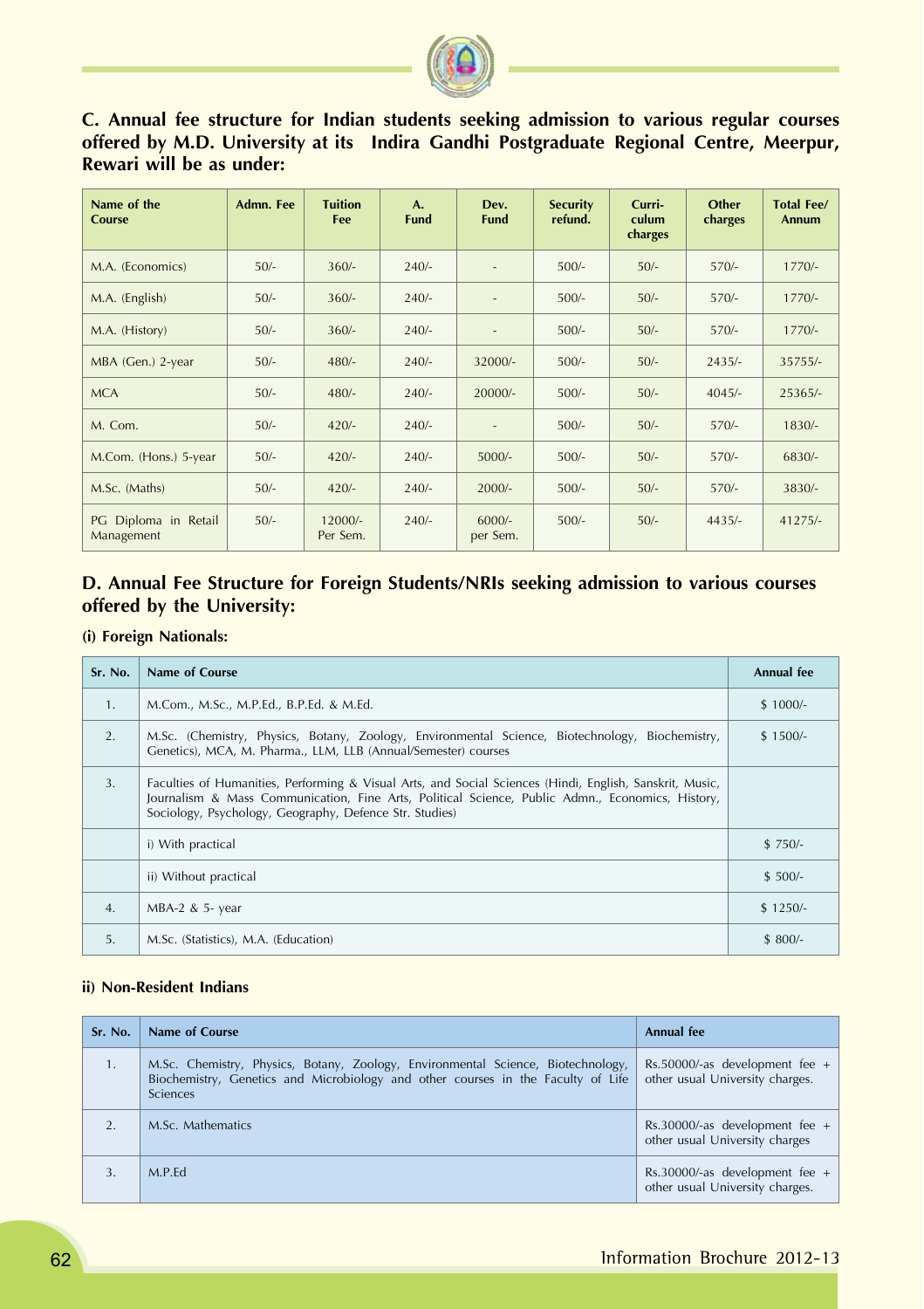| Sr. No.        | Name of Course                                          | <b>Annual fee</b>                                                   |
|----------------|---------------------------------------------------------|---------------------------------------------------------------------|
| 4.             | LL.B (Hons.) 5 Year/3 Year                              | Rs.30000/-as development fee $+$<br>other usual University charges. |
| 5 <sub>1</sub> | LLM                                                     | Rs.10000/-as development fee $+$<br>other usual University charges. |
| 6.             | All remaining courses i.e. MA/M.Com. etc. in the U.T.D. | Rs.10000/-as development fee +<br>other usual University charges    |

**Note:** The fee structure is subject to revision for the session 2012-13.

- a) Annual fee structure for students (including Non-Resident Indians) from Low Income Countries as defined in the World Bank's report will be at par with Indian students of General Category. Fee will be charged in equivalent of Indian currency.
- b) Fee for Pre-Ph.D. Course (s) in case of foreign/NRI students, except from less development countries, is US \$ 250.

#### **E. Other rules and guidelines relating to fee structure.**

- 1. The fee structure does not include Hostel charges.
- 2. Selected candidates are required to deposit their dues direct with the State Bank of India (Code 4734), M.D. University, Rohtak by submitting a challan form, duly filled in triplicate, available at Bank's counter. They should get the dues verified by the University Cashier before depositing the same in the Bank. Candidates admitted to IGPGRC, Meerpur, Rewari shall deposit their fee at the Centre.
- 3. Tuition fee and other dues will be payable for 12 months in the year i.e. from August to July.
- 4. A student migrating from another University will be required to pay all the dues other than Tuition Fee and Amalgamated Fund, which will be charged with effect from the month following the one upto which these have been paid to the previous institution.
- 5. Dues must be paid on the dates notified, failing which fine of Re. 1/- per day upto 10 days from the date notified, and thereafter Rs. 2/- per day till the end of the month shall be charged. The names of the defaulters may be struck off the rolls, if dues are not paid till the end of the month unless permission is obtained from the Head of the Department concerned to make payment at a later date within the next month. Students may be re-admitted with the permission of the Head of the Department concerned on payment of Rs. 5/- alongwith the arrears of fee and/or fines provided that the Head of the Department is satisfied that if re-admitted, the student will not fall short of the requisite percentage of attendance.
- 6. If the admission of a student is cancelled by the University for no fault of his/her, the fees and other dues paid by him will be refunded except the Admission Fee, provided the application to this effect duly recommended by the Head of the Department concerned is received in the University Office within one month of the date of the letter conveying the cancellation of admission. The application for the refund of dues submitted beyond the time limit prescribed above may be considered with permission of the Vice-Chancellor on merit.
- 7. The University employees/their wards/spouses including the wards of retired employees and wards of employees who die in harness shall be entitled to the following concessions :
	- a. Full Tuition fee concession.
	- b. Three fourth  $(3/4)$  of the Development Fee.
- 8. The University employees and their dependent wards will be given 50% concession on the total fee in the Self-Financing Courses. The employees or their wards shall, however, pay other normal dues.